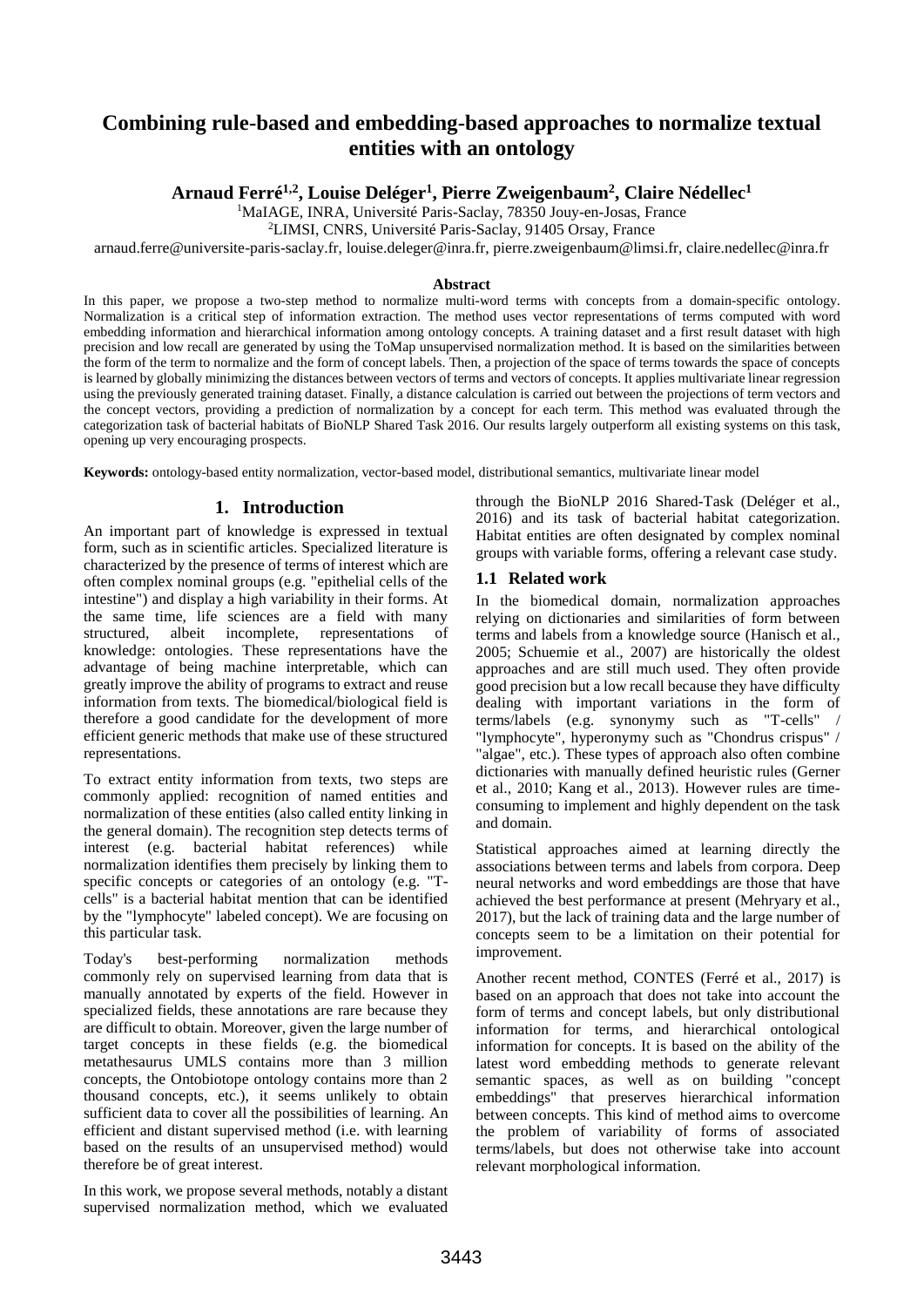In this work, we propose to improve the CONTES method by combining it with a rule-based approach, the ToMap method (Golik et al., 2011).

#### **2. Material**

Part of the data used is from the Bacteria Biotope categorization task of BioNLP Shared Task in 2016. The documents are MEDLINE references, consisting of titles and abstracts of scientific articles in the field of biology. The task is to assign concepts from the OntoBiotope ontology<sup>1</sup> to textual entities denoting bacterial habitats (entities are provided and do not have to be detected beforehand). The corpus is divided into two parts: a development corpus (combining the initial training and development corpora of the shared task) and a test corpus which we used to evaluate our method for the normalization task. The entities of each of these corpora have been annotated manually (see [Table 1\)](#page-1-0).

|                          | BB     |             |              |
|--------------------------|--------|-------------|--------------|
|                          | Dev.   | <b>Test</b> | <b>Total</b> |
| Documents                | 107    | 54          | 161          |
| Words                    | 25,185 | 13,797      | 38,982       |
| Entities                 | 1,201  | 720         | 1,921        |
| Distinct entities        | 743    | 478         | 1,125        |
| Semantic categories      | 1,360  | 861         | 2,221        |
| Distinct sem. categories | 332    | 177         | 329          |

<span id="page-1-0"></span>Table 1: Descriptive statistics for the Bacteria Biotope corpus ("Dev." = development corpus)

We used an expanded corpus to generate embeddings. It consists of all titles and abstracts of MEDLINE articles matching the MeshTerm "bacteria" from 2016 (see [Table](#page-1-1)  [2\)](#page-1-1). The selection of this corpus was motivated by the need to use a corpus that is representative of the specific field of interest for this normalization task (i.e., habitats of bacteria). Considering that a high quantity of data for computing word embeddings does not guarantee a high quality in the biomedical field (Chiu et al., 2016), we chose to use this smaller targeted corpus as opposed to a larger and less relevant corpus.

| sentences                        | 7,714,841   |
|----------------------------------|-------------|
| raw words                        | 154,749,541 |
| raw words without stopwords      | 74,808,541  |
| unique word (stopwords included) | 1,565,740   |

<span id="page-1-1"></span>Table 2: Descriptive statistics of extended corpus

#### **3. Method**

#### **3.1 Rule-based approach: ToMap**

As first approach to normalize entities, we used the ToMap method (Golik et al., 2011). ToMap relies on the internal morpho-syntactic structure of entities and maps them based on their syntactic heads, the underlying assumption being that the head is often the most informative component. The system first looks for a match between the syntactic head

 $<sup>1</sup>$ http://2016.bionlp-</sup> st.org/tasks/bb2/OntoBiotope\_BioNLP-ST-2016.obo?attredirects=0

l

of an entity and the syntactic heads of the ontology concepts. Then, the entity is assigned the concept(s) with matching head(s). As there may be multiple candidates for a given entity, a Jaccard index is also computed between the entity and each of the concepts, and the concept with the highest score is selected.

The core algorithm is complemented by a set of heuristics designed to handle specific cases. For instance, a list of uninformative syntactic heads is provided so that if a head belongs to this list, then the algorithm tries to match the modifiers instead (e.g., in "water sample", "sample" is not very informative so "water" will be chosen to perform the mapping). Other heuristics include disambiguation rules targeted at particularly ambiguous terms (e.g., "plant" which can designate either a processing factory or living things such as trees, flowers, etc.). These heuristics are dependent on the type of entities (in our experiments, heuristics are designed for habitat entities). In the remainder of the article, we refer to the core algorithm alone (without the specific heuristics) as "simple ToMap".

Not all entities can be matched to an ontology concept with the ToMap method. When the syntactic head of an entity has no equivalent in the ontology, the entity cannot be normalized to a precise concept and is simply assigned the root concept of the ontology (i.e., "Bacteria habitat").

#### **3.2 Embedding-based approach: CONTES (CONcept-TErm System)**

#### **3.2.1 Word embeddings with Word2Vec and Skip-Gram architecture**

To train the word embedding method on the expanded corpus, the sentences were randomly shuffled and converted to lower case. Next, we applied the Word2Vec method with the Skip-Gram architecture (Mikolov et al., 2013). To evaluate our different methods, all based on embeddings, we chose to adopt the optimal parameters given in similar work on biomedical literature, which does not seem to drastically impact results (Chiu et al., 2016).

| alpha       | 0.05  |
|-------------|-------|
| min-count   |       |
| negative    |       |
| sample      | 0.001 |
| vector size | 200   |
| window size |       |

<span id="page-1-2"></span>Table 3: Main Word2Vec/Skip-Gram parameters used to calculate word embeddings for this work

We chose to keep all words, even those appearing once in the whole corpus, because we want to normalize entities that contain words with a low frequency and it does not seem to have a real impact on the global vector space. The most impacting parameters are the size of the vectors and the size of the contextual windows. We chose the vector size following the initial work on CONTES (Ferré et al.,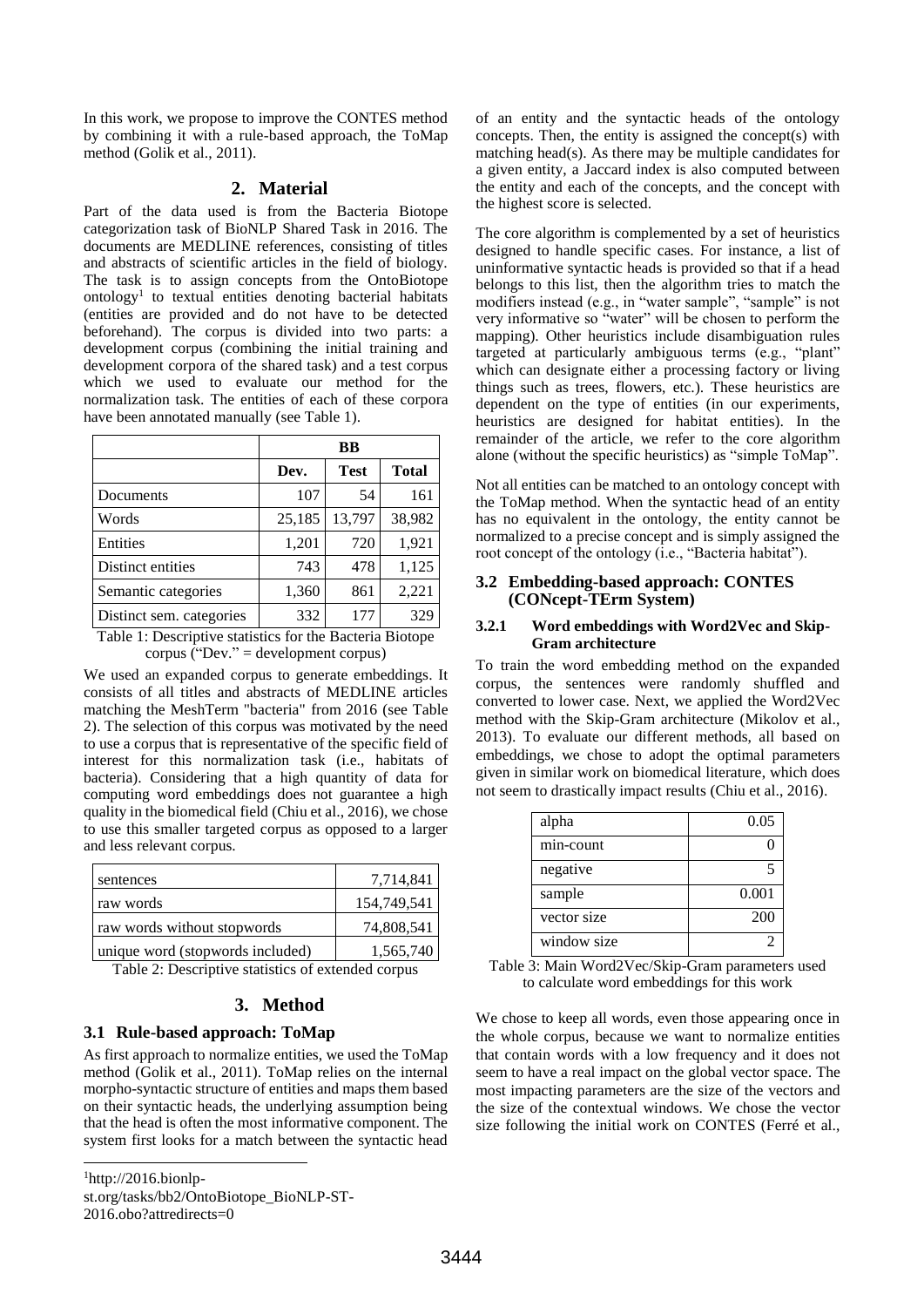2017), which obtained the best results with an output vector size of 200. However, we choose a smaller size of the context window, because of their possible potential to affect the nature of semantic proximity in the embedding space (Turney, 2012). Indeed, a common hypothesis is that larger window emphasizes the learning of domain similarity between words, while a narrow context window leads to hyponymic gathering. Thus, a smaller size of context window could be more preferable in our task.

All remaining parameters are those by default. [Table 3](#page-1-2) gives the main parameters.

#### **3.2.2 Term and concept embeddings**

The CONTES method computes embeddings for each word of the expanded corpus as described in the previous subsection. Then, for each entity of the training corpus and of the test corpus, a term vector is calculated by computing the barycenter of the vectors of the words that compose the entity. In parallel, concept vectors are calculated for all concepts of the ontology of interest, thus generating an ontological space. Each concept is associated with a vector of equivalent size to the number of concepts in the ontology. Each dimension is associated with a fixed concept. The vector is initialized as a one-hot (i.e. all weights are set to zero except the weight associated with the current concept, which is set to one), then each of the weights of the dimensions associated with the ancestors of the current concept are also set to one. The method encodes the hierarchical information of the ontology: if we estimate the cosine similarity between ontology concepts, the parent/child concepts are always the closest. This hierarchical information has the advantage of being the most frequent semantic relation (*is\_a* relation) in ontologies.

After the generation of the term vectors (that represent the textual entities) and of concept vectors (that represent the concepts from the ontology), the method performs a projection of the term vectors into the ontological space. We use the training corpus to learn the optimal projection. That is, the projection that globally minimizes the distance between the projection of terms in the ontological space and the vectors of the associated concepts is determined. The learning method we used is a multivariate linear regression in order to limit the overfitting risk, particularly with regard to a relatively small training corpus. This projection is then applied to the term vectors of the test corpus, allowing to obtain new term vectors in the ontological space, and to calculate a cosine similarity with the concept vectors. The closest concept is chosen to normalize a term. The method has been designed to address the problem of term variability, because it does not rely on the similarity of form between terms and concept labels.

## **3.3 Combining the two approaches: HONOR (Hierarchical Ontological NORmalization)**

The aim of the HONOR method is to take advantage of the precision of ToMap and to complement it with the CONTES method which has the potential to address the problem of form variability. More specifically, cases that are not handled by ToMap will be normalized by CONTES. Our hypothesis is that CONTES, which is not based on

form similarity, should have the potential to propose relevant normalization predictions in cases where ToMap cannot. The overall scheme of the method is shown in [Figure 1.](#page-2-0)

#### **3.4 Distant supervision version**

Additionally, as ToMap is not supervised and potentially yields good precision results, we can also use it to generate a first prediction on a larger corpus, which will be used to train CONTES rather than using the gold standard. In this setting, the method becomes a distant supervised method, as it would not rely on manual annotation anymore to train its learning model. We chose to use the same corpus as the one used for the training of Word2Vec. We tested for many random subsamples of the full predictions of ToMap on this corpus and analyzed the impact of the number of selected examples on the global performance of these methods.

We tested four different versions of the distant supervised method: two versions are based on the unsupervised predictions of ToMap without using its supplementary heuristics (simple ToMap), and the two others are based on the predictions of the complete version of ToMap. For each configuration (simple ToMap vs. complete ToMap), there is one version which only uses the CONTES method, and another version which uses the combined approach of HONOR. For both versions of the HONOR method, we studied the impact of the number of examples (i.e. the predictions of ToMap on the expanded corpus). The smallest batches have the same order of magnitude as the gold standard and the biggest batch is a hundred times bigger.



<span id="page-2-0"></span>Figure 1: Global schema of the method HONOR

An implementation of the ToMap and CONTES methods is available via the AlvisNLP/ML<sup>2</sup> engine (Ba et al., 2016).

l

<sup>2</sup> https://bibliome.github.io/alvisnlp/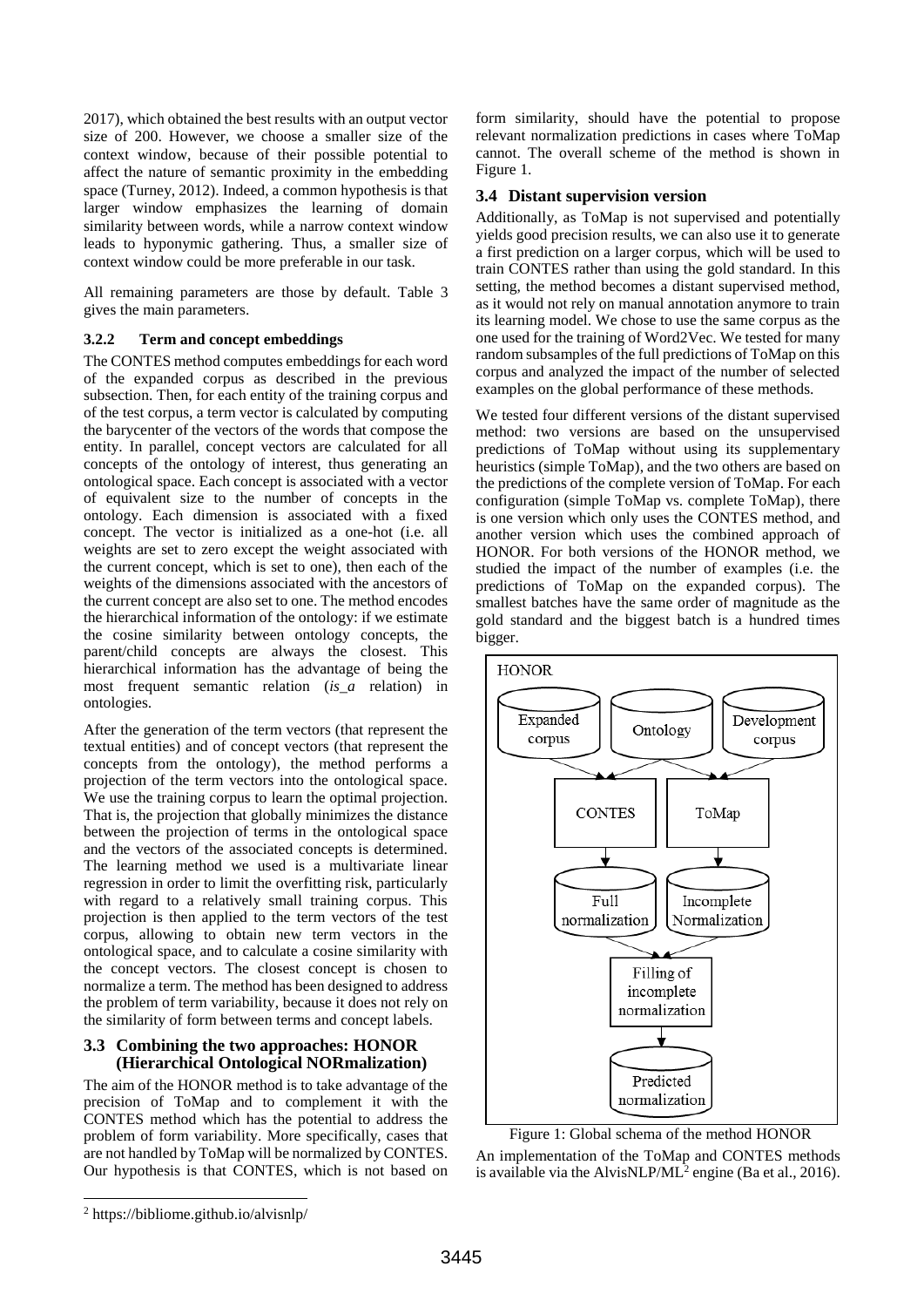You need to download the module for the CONTES method<sup>3</sup> . AlvisNLP/ML allows to combine the two methods and to emulate HONOR.

#### **4. Results**

#### **4.1 Evaluation**

We evaluated the performance of ToMap and CONTES individually and of our combined approach HONOR (both in its supervised and distant supervised settings), on the Bacteria Biotope normalization task of the BioNLP Shared Task 2016. The predicted concept identifiers are compared to the gold standard concepts according to the similarity measure of (Wang et al., 2007), with the weight parameter set to 0.65. The evaluation was performed by submitting our results to the evaluation server of the BioNLP-ST 2016 challenge site. We computed baseline results by assigning all terms to the concept "bacteria habitat", which is the root of the OntoBiotope ontology hierarchy. The baseline obtained a score of 32% [\(Table 6\)](#page-3-0). For comparison, we also included results from other systems that proposed methods to normalize bacterial habitats and evaluated them on the shared task corpus (Grouin, 2016; Tiftikci et al., 2016; Mehryary et al., 2017).

#### **4.2 ToMap and CONTES individually**

ToMap can provide a normalization prediction for 54% of the terms. Even if there are still problems of ambiguity, it enables us to estimate the proportion of terms that have a form similar to an ontology label at least at the level of their syntactic head. Despite its limitation, ToMap obtained good performances on the test corpus and ranked above existing methods [\(Table 6\)](#page-3-0). This shows that the method has a really good precision when it can provide a prediction.

As long as terms are composed with tokens from the initial vocabulary, which allows to calculate an embedding for the terms, CONTES can provide a normalization prediction for all terms to normalize. The method obtained a score of 61% [\(Table 6\)](#page-3-0). Compared to previous work, this version of CONTES includes a few improvements (refined embedding parameters and extended training corpus). We also tested the impact of the hierarchical information encoded in concept vectors to evaluate the gain when using this information compared to a simple one-hot representation [\(Table 4\)](#page-3-1). Indeed, a one-hot encoding does not use hierarchical information because all vectors are equidistant from each other. The improvement of 7% validates the usefulness of this information to improve the matching between the two vector spaces.

| Taking into account hierarchical information   0.61 |             |
|-----------------------------------------------------|-------------|
| One-hot encoding                                    | $\mid$ 0.54 |

<span id="page-3-1"></span>

| Table 4: Comparison between the CONTES method     |
|---------------------------------------------------|
| encoding of concepts and an approach with one-hot |
| encoding of concepts                              |

## **4.3 HONOR**

l

We compared the results of HONOR to those of existing systems. We report all results in [Table 5](#page-3-2) and [Table 6.](#page-3-0) In 2016, two teams participated in this task. The best method was the BOUN method (Tiftikci et al., 2016) which combined a form similarity approach and an information-

<sup>3</sup> https://github.com/ArnaudFerre/CONTES

retrieval based approach (based on tf-idf) and obtained a 0.61 score. The method of LIMSI (Grouin, 2016), which is based on a form similarity approach, had the lowest performance (0.43). Since the 2016 shared task, the University of Turku has proposed an end-to-end neural network method (Mehryary et al., 2017) which has outperformed these methods with a 0.63 score.

Compared to these systems, our method performs well above by a 10 points increase compared to the Turku system. It also brings a significant gain to the ToMap method  $(+7 \text{ points in the supervised version and } +6 \text{ points})$ in the distant supervised version). There is only a one-point difference between the supervised and distant supervised HONOR methods, which shows that our method could enable to perform without manual annotated data and without a significant loss of performance.

| Method                       | <b>Score</b> |
|------------------------------|--------------|
| <b>Unsupervised</b>          |              |
| ToMap                        | 0.66         |
| Simple ToMap                 | 0.62         |
| <b>Distant Supervised</b>    |              |
| HONOR (ToMap)                | 0.72         |
| HONOR (simple ToMap)         | 0.66         |
| CONTES (ToMap)               | 0.61         |
| <b>CONTES</b> (simple ToMap) | 0.59         |
| <b>Supervised</b>            |              |
| HONOR (ToMap)                | 0.73         |
| CONTES (improved)            | 0.61         |

<span id="page-3-2"></span>Table 5: Results of all the methods described in this article on the normalization task of BioNLP-ST 2016

| <b>System</b>                       | <b>Score</b>                         |  |
|-------------------------------------|--------------------------------------|--|
| Supervised HONOR                    | 0.73                                 |  |
| Distant supervised HONOR            | 0.72                                 |  |
| Turku                               | 0.63                                 |  |
| <b>BOUN</b>                         | 0.62                                 |  |
| <b>CONTES (2017)</b>                | 0.60                                 |  |
| <b>LIMSI</b>                        | 0.43                                 |  |
| <b>Baseline</b><br>. .<br>_________ | 0.32<br>. .<br><b>A EXAMPLE 1999</b> |  |

<span id="page-3-0"></span>Table 6: Results on the normalization task of BioNLP-ST 2016

#### **4.4 Impact of the number of examples in distant supervision**

For the two distant supervised versions of HONOR, we evaluated performances obtained with three different sizes of data batches. These batches have been constituted by randomly choosing a variable number of examples in the predictions of ToMap on the expanded corpus. For each batch size, variations on the score have been estimated over many executions. The results remain relatively stable across different batches of the same size: less than 0.2% variation for the biggest batch and less than 1.5% for the smallest. It seems that there is a small gain for both versions